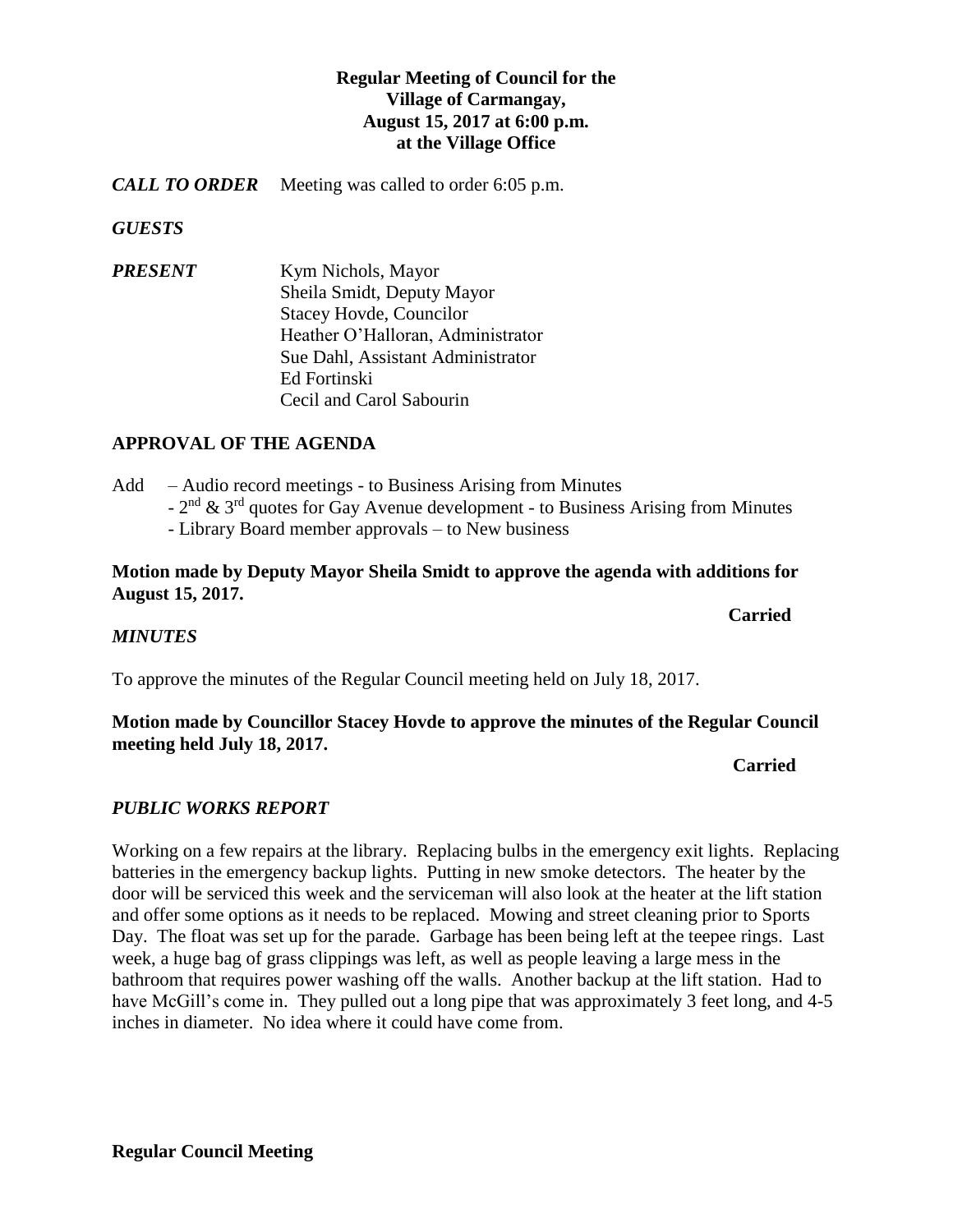**August 15, 2017 Page 2**

### *BUSINESS ARISING FROM THE MINUTES*

a) Bylaw #768 - Animal Regulation Bylaw – Administration presented council with an edited version of Bylaw #768 for their consideration

### **Motion made by Deputy Mayor Sheila Smidt to proceed with 1st reading of Bylaw #768 1 in favor 2 opposed Defeated**

### **Motion made by Councillor Stacey Hovde to table Bylaw #768 until after the election in October Carried**

b) Request for waterline to Plan 0913922, Block 1, Lot  $1 -$ Administration spoke to adjacent landowners. They were willing to grant an easement agreement, as long as they didn't have to incur any costs. This will proceed, but will have to wait until next budget year.

c) Wilde Bros. Invoice – Administration spoke with Mark from Wilde Bros. He felt that there was miscommunication on both sides. He suggested that she bring it back to council to see exactly what they were expecting.

# **Motion made by Councillor Stacey Hovde for Administration to draft a letter to Wilde Bros to renegotiate the invoice**

d) Audio recording policies – Administration was asked to research other towns and villages that have audio recording policies. The Town of High River has guidelines in their procedural bylaw in regards to audio recording.

### **Motion made by Deputy Mayor Sheila Smidt to table audio recording meetings until after the election in October.**

**2 in favor 1 opposed Carried**

e)  $2<sup>nd</sup>$  &  $3<sup>rd</sup>$  quote for development of Gay Avenue – a motion was made at the June meeting to get a  $2<sup>nd</sup>$  and possibly  $3<sup>rd</sup>$  quote for the development of Gay Avenue. But when the bill came in from Wilde Bros for \$3600, we thought that this would be money spent unnecessarily. As this is a motion on the table, Administration was instructed to contact Shawnee Excavating and one other contractor for quotes.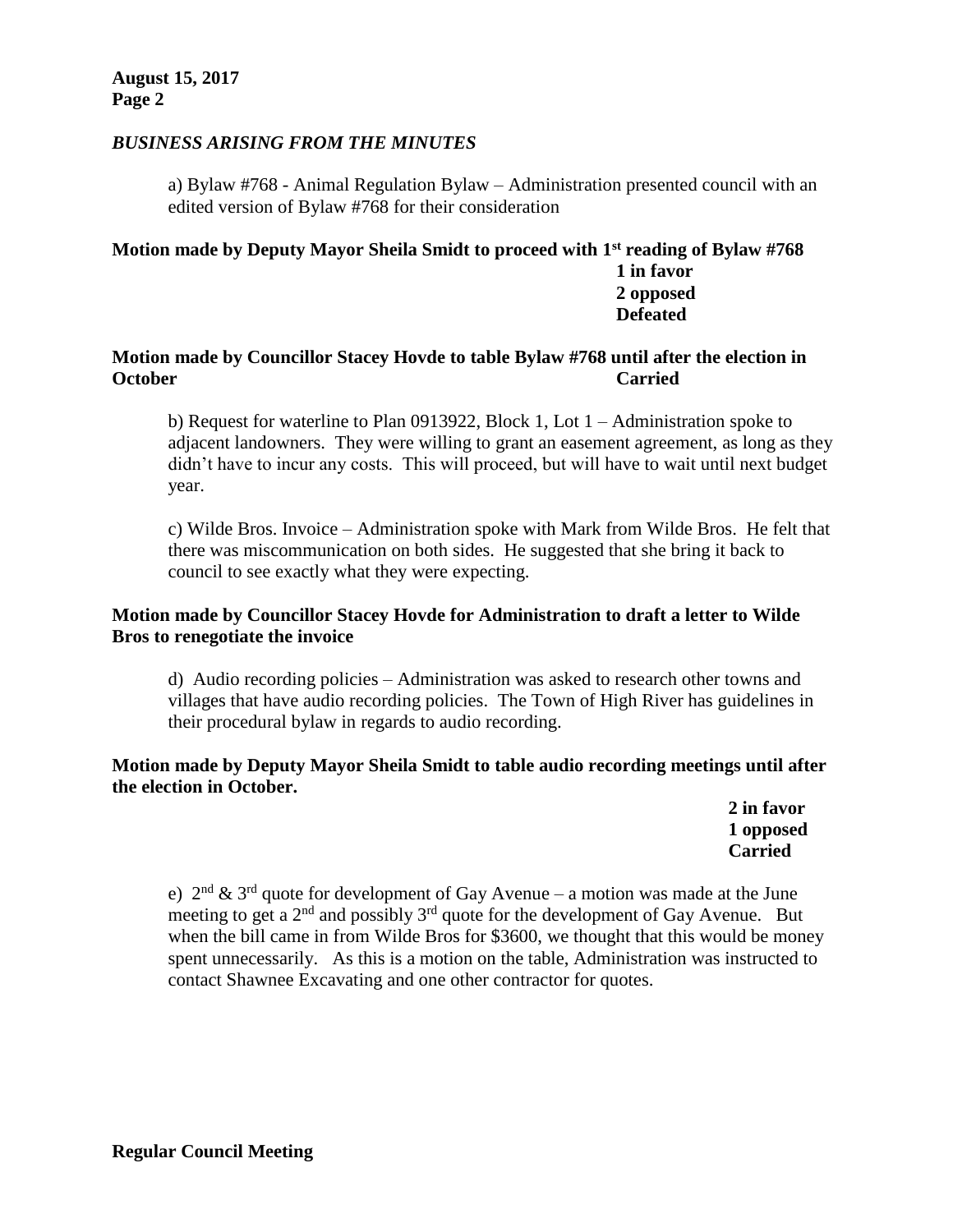**August 15, 2017 Page 3**

### *ADMINISTRATOR REPORT*

Pete Lovering from Southgrow stopped in to drop off a hard copy of the report for the broadband project and to get some information to update the Carmangay section of the Southgrow website. The interest has been levied for both water and tax bills. Census numbers have been sent to Municipal Affairs. A number of compliance letters and tax certificates have been done for the properties that have been sold. We've been setting up repayment agreements for properties on the tax recovery list. Have been working with Rob, the peace officer, on a couple of items. Visited with William Big Bull, Keeper of our Language, when he stopped with the runners on their run for awareness. Martin Shields attended the Fireman's BBQ. Six properties to list with Pfob Realty, 3 residential and 3 industrial.

### *FINANCIAL REPORTS*

**Approval for accounts payable for July 2017. Approval of monthly statement for July 2017.**

**Motion made by Deputy Mayor Sheila Smidt to accept the financial reports for July 2017. Carried**

#### *NEW BUSINESS*

### **Mayor Kym Nichols excused herself from the meeting.**

a) Canada Post Agreement – Current agreement asks for \$225/month. Due to the reduced hours, Administration wondered if we should lower the rent. Discussion. No reduction in rent.

#### **Mayor Kym Nichols returned to meeting.**

b) Municipal Borrowing Bylaw #777 – Every year, we need to update the borrowing bylaw for the business Mastercard.

#### **By unanimous consent, Reading of Municipal Borrowing Bylaw #777.**

#### **Carried**

c) Tree Cutting Quote – Rocky Mountain Renos – quote - \$892.50

### **Motion made by Deputy Mayor Sheila Smidt to approve Rocky Mountain Renos quote. Carried**

d) Muscular Dystrophy – September is Muscular Dystrophy Awareness Month.

e) Harvest Dinner Donation – Carmangay Curling Club has requested a donation for their harvest dinner in October

### **Motion made by Councillor Stacey Hovde to donate a \$50 gift**

#### **Regular Council Meeting**

**Carried**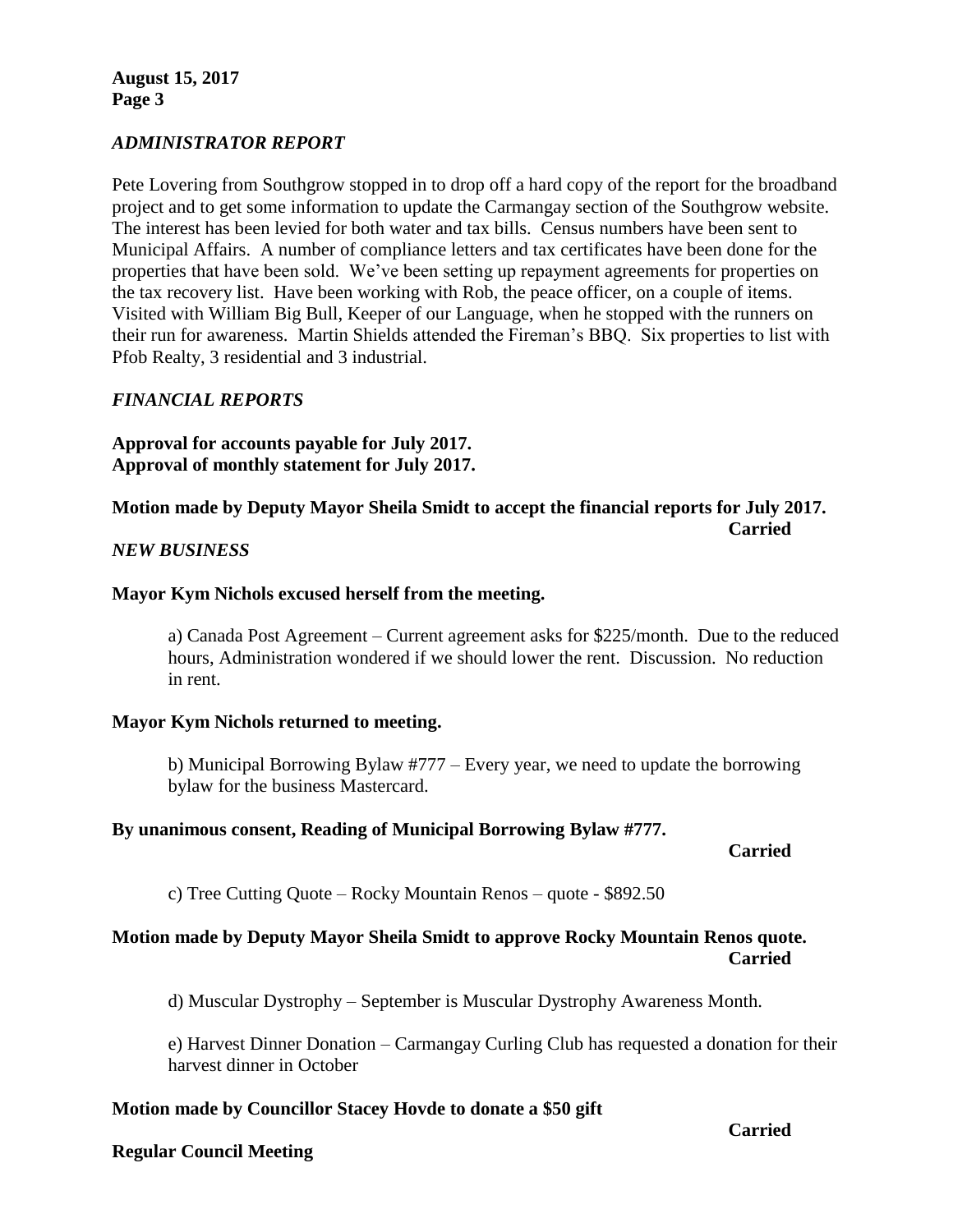f) ATCO gas franchise fee  $-$  ATCO gas has sent their annual request to see if we want to raise our franchise fee. We currently collect 15%. Council would like to know what other small communities collect.

# **Motion made by Councillor Stacey Hovde to table for more information Carried**

g) Library Board Member Approval – New Library Board Members: Joyce Cook, Megyn Jeffery, Rita Hovde, and Judie Dahl

# **Motion made by Deputy Mayor Sheila Smidt to approve new library board members. Carried.**

Deputy Mayor Sheila Smidt has resigned as the council rep of the library board. CAO Heather O'Halloran will take over as council rep of the library board.

# *REPORTS*

**a) ORRSC** No report

**b) MARQUIS**  No report

**c) VULCAN DISTRICT SOLID WASTE**  No report

### **d) CARMANGAY AND DISTRICT LIBRARY BOARD**

Sheila resigned as chair. Former chair can sign cheques for a year until signing authority has been changed. New floor was discussed. Discussed getting an air conditioner as it gets quite hot inside but will not be this budget. Won  $1<sup>st</sup>$  place in the parade.

**e) SUBDIVISION APPEAL BOARD** No report

**f) FCSS**  No report

**g) HALL BOARD** No report

**h) SOUTHGROW** No report

**i) TWIN VALLEY REGIONAL WATER COMMISSION** No report

**Regular Council Meeting**